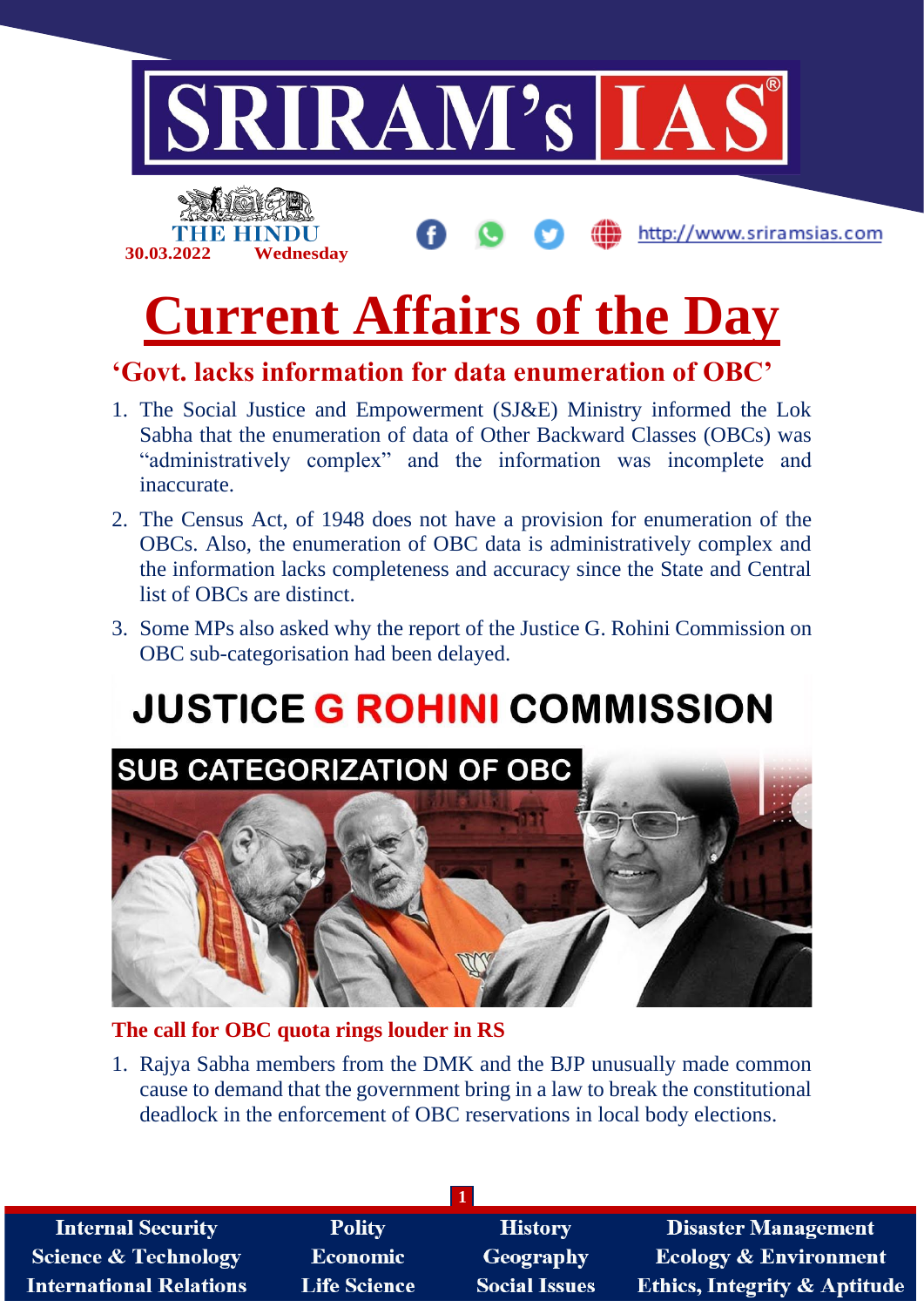

- 2. The Supreme Court in a recent judgment held that OBC reservations in local body elections could be implemented only when empirical data is available and only when a dedicated commission approves it.
- 3. One MP said the government should either release the data that was collected as part of 2011 Socio-Economic and Caste Census (SECC) or bring in a law that mandates "reservations for OBCs in local body elections based upon the empirical data collected by States under Article 342 A(3) and uphold social justice at the local body level."
- 4. He pointed out that the constitutional reservations for OBCs in local body elections were brought in the year 1992. However, even 28 years later, "we are yet to implement the OBC reservations fully".

# **India buys Russian sunflower oil at a record price.**

- 1. India has contracted 45,000 tonnes of Russian sunflower oil at a record-high price for shipments as edible oil prices in the local market surged after supplies from rival Ukraine stopped.
- 2. Sunflower oil from Russia could help the world's biggest edible oil importer in easing the shortfall at a time when the availability of vegetable oils is stretched because of Indonesia's decision to restrict palm oil supplies and lower soybean crops in South America.
- 3. Refiners bought crude sunflower oil at a record \$2,150 a tonne, including cost, insurance and freight, for April shipments, compared with \$1,630 before Russia invaded Ukraine.

# **SC: Objective criteria needed for handing down the death penalty**

1. The Supreme Court initiated proceedings on its own motion (suo motu) for revamping the manner in which death sentences are handed down by the courts in the country, observing that it is time to usher in more objectivity in the criminal justice delivery system.

| <b>Internal Security</b>        | <b>Polity</b>       | <b>History</b>       | <b>Disaster Management</b>              |
|---------------------------------|---------------------|----------------------|-----------------------------------------|
| <b>Science &amp; Technology</b> | <b>Economic</b>     | Geography            | <b>Ecology &amp; Environment</b>        |
| <b>International Relations</b>  | <b>Life Science</b> | <b>Social Issues</b> | <b>Ethics, Integrity &amp; Aptitude</b> |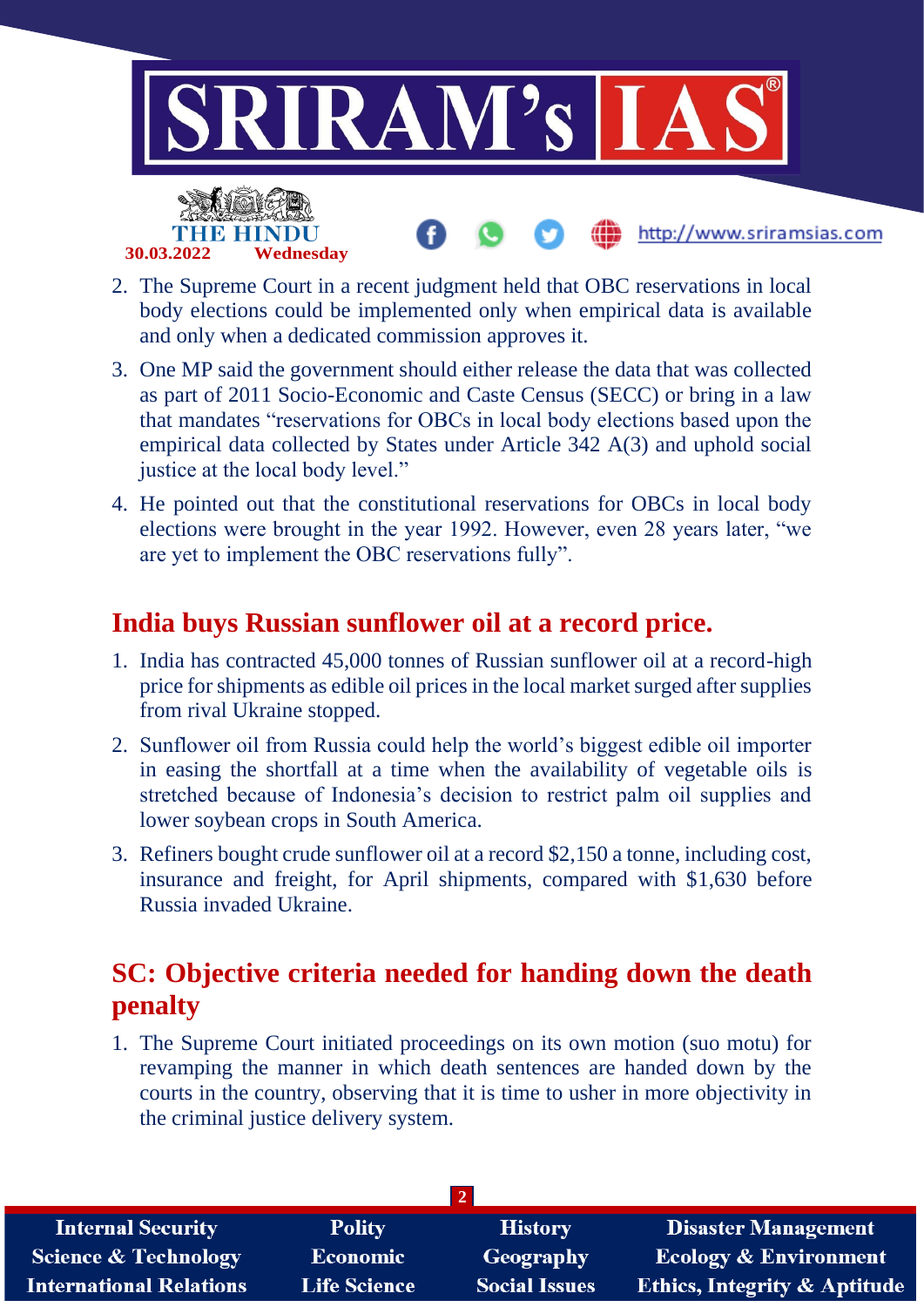

http://www.sriramsias.com



- 2. The decision is taken in the wake of various issues arising out of the nonenforcement of the court's landmark ruling on death sentence cases issued over four decades ago in the Bachan Singh case.
- 3. The verdict in Bachan Singh established the doctrine of "rarest of rare" crime in handing down capital punishment while mandating a comparative analysis of aggravating and mitigating circumstances before reaching a conclusion that hanging remained the only suitable punishment for a convict.
- 4. Sentencing, right from the level of the trial court, needs to be revamped...we want to institutionalise a new system within the existing legal framework to ensure utmost objectivity in the process of sentencing, said the bench.
- 5. The suo motu application has been moved through Project39A. Project 39A, which works under the aegis of National Law University, Delhi, is criminal justice research and legal aid programme that works on death penalty cases

#### **The persona of a judge**

- 1. The court pointed out that the trial courts are at the very root of the subject matter.
- 2. Regretting that the

persona of a judge and

### CONSTITUTIONAL VALIDITY OF CAPITAL **PUNISHMENT Bachan Singh v. State of Punjab** O Capital punishment is violative of Art. 19 of the<br>Constitution because the freedom guaranteed<br>therein cannot be enjoyed without the basic right to life. O Capital punishment as an alternative punishment<br>in Sec. 302 of IPC violates Art. 21. O India was a party to the Stockholm Declaration<br>of 1977 was committed to abolish death sentence O The court through the majority of four judges<br>rejected all the contention and did not find it to be unconstitutional.

circumstances surrounding a case may have a certain influence on the trial courts, the SC, underscored that it is imperative to have a complete analysis of the mitigating circumstances related to an accused to enable a court to make an informed decision whether the death sentence is the only fitting punishment in the case.

| <b>Internal Security</b>       | <b>Polity</b>       | <b>History</b>       | <b>Disaster Management</b>   |
|--------------------------------|---------------------|----------------------|------------------------------|
| Science & Technology           | <b>Economic</b>     | Geography            | Ecology & Environment        |
| <b>International Relations</b> | <b>Life Science</b> | <b>Social Issues</b> | Ethics, Integrity & Aptitude |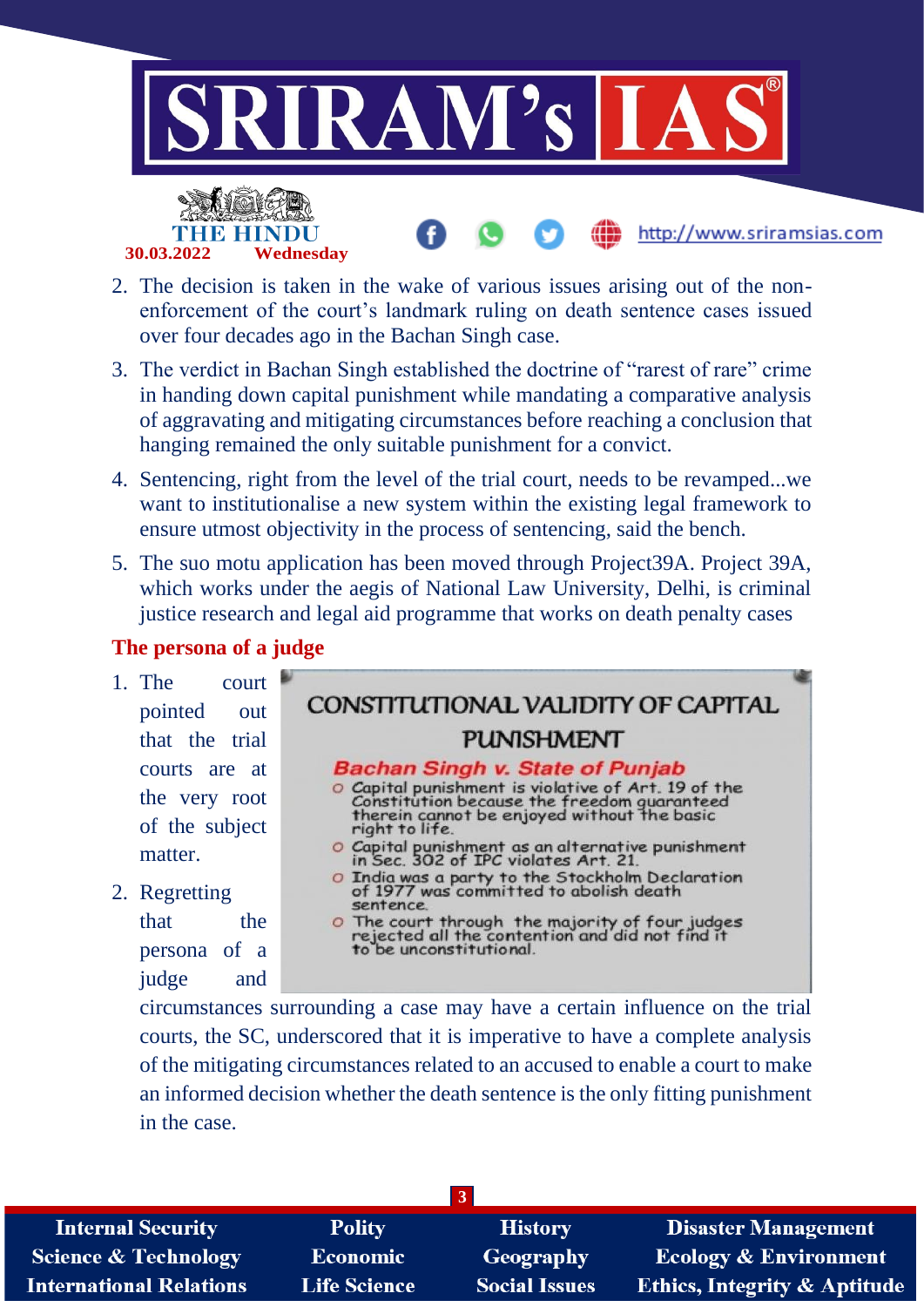

#### **The Bachan Singh case:**

**30.03.2022 Wednesday**

- 1. The Bachan Singh case laid down that a court must scrutinise both the crime as well as the criminal, and then decide whether the death penalty is the only suitable punishment in the facts of the case.
- 2. Emphasis is to be also laid on the aggravating and mitigating factors which are dependent upon the facts and circumstances of the case.

### **Assam, Meghalaya CMs sign border agreement**

- 1. Assam and Meghalaya signed an agreement to resolve a five-decade-old border dispute in six of the 12 contested areas along their 884.9 km-long shared **border**
- 2. The origin of the longstanding land dispute dates back to 1972 when Meghalaya was carved out of Assam, over different readings of the Assam Reorganisation Act, 1971.

**The Centre has signed several agreements to end extremism and bring lasting peace:**

#### **MODI GOVT SIGNS HISTORIC AGREEMENT TO FND BRU-REANG REFUGEE CRISIS**

Around 34,000 Internally Displaced people to be The 23-year-old crisis has been resolved settled in Tripura by Modi Govt Agreement between Govt of India, State Govt of Tripura and Mizoram and Bru-Reang representatives signed Around Rs. 600 crores to be given to Tripura for rehabilitation and all-round development of refugees Each of the displaced families would be given 40x30 sq.ft. residential plots Other benefits including a fixed deposit of Rs. 4 lakhs to be provided

> Readfull: bit.ly/Bru-ReangRefugee aaruli: bit.ly/Bru-ReangRefugee<br>OOOO/B|P4India Owww.bjp.org

- 1. NLFT (SD), National Liberation Front of Tripura, an agreement was signed in 2019 to bring the extremists into the mainstream of society in Tripura which contributed greatly to making Tripura a peaceful state.
- 2. Then a landmark agreement was signed in 2020 to solve the 23-year-old Bru-Reang refugee crisis forever.
- 3. The Bodo Accord signed in 2020, resolved the 50-year-old Bodo issue while maintaining the original form of Assam.

| <b>Internal Security</b>        | <b>Polity</b>       | <b>History</b>       | <b>Disaster Management</b>              |
|---------------------------------|---------------------|----------------------|-----------------------------------------|
| <b>Science &amp; Technology</b> | <b>Economic</b>     | Geography            | <b>Ecology &amp; Environment</b>        |
| <b>International Relations</b>  | <b>Life Science</b> | <b>Social Issues</b> | <b>Ethics, Integrity &amp; Aptitude</b> |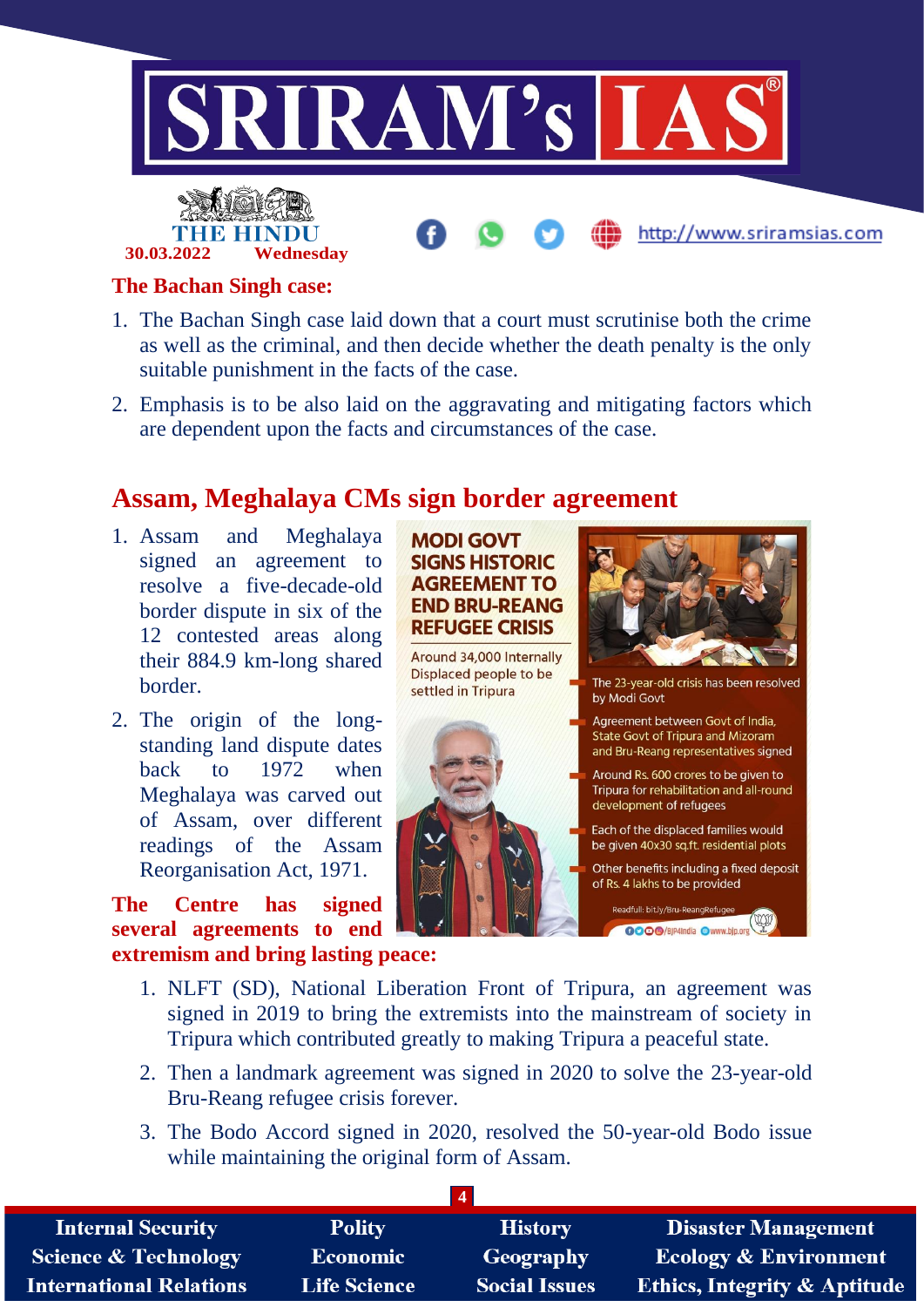

http://www.sriramsias.com



5. Between 2019 and 2022, over 6,900 armed cadres of insurgents have surrendered in the region. This is a very big achievement.





| <b>Internal Security</b>        | <b>Polity</b>       | <b>History</b>       | <b>Disaster Management</b>       |
|---------------------------------|---------------------|----------------------|----------------------------------|
| <b>Science &amp; Technology</b> | <b>Economic</b>     | <b>Geography</b>     | <b>Ecology &amp; Environment</b> |
| <b>International Relations</b>  | <b>Life Science</b> | <b>Social Issues</b> | Ethics, Integrity & Aptitude     |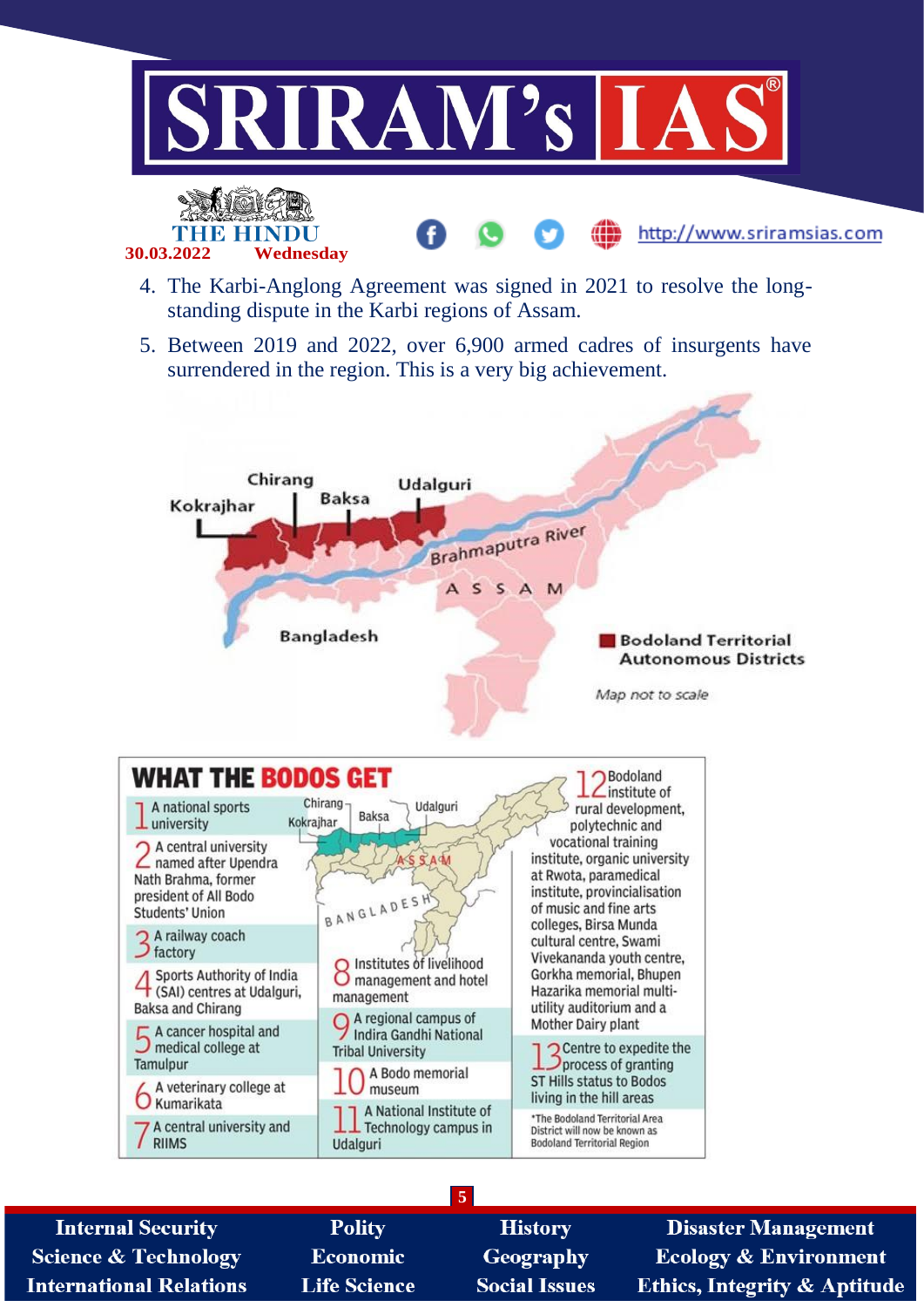

#### **What is the Bru-Refugee crisis?**

**30.03.2022 Wednesday**

- 1. During 1997-98, about 5000 Bru-Reang families i.e. around 30,000 Bru-Reang tribals were displaced from Mizoram to Tripura because of ethnic violence in Mizoram. In North Tripura, these people were living in temporary camps.
- 2. Now, Bru-Reangs can settle in Tripura state because of the agreement that is signed on 17 January 2020 between the Government of India, the two-State Governments, and representatives of Bru-Reangs. They will get all the facilities of the schemes of the Central and State governments like other people of Tripura.

#### **Who are Bru-Reang tribes?**

- 1. Bru-Reang tribes are one of the 21 scheduled tribes of the Tripura state in India. They are recognised as the 75 primitive tribes in India.
- 2. Reang first comes from the Shan State of upper Burma (now Myanmar) to the Chittagong Hill Tracts and then to the Southern part of Tripura. Another group entered Tripura through Assam and Mizoram during the 18th century.
- 3. The Bru tribes are found in Tripura, Mizoram, Assam, Manipur, and Bangladesh. Dance is an integral part of their life. The most attractive form of dance is Hozagiri with the melodious tune of the flute.
- 4. Ethnically Reangs are divided into two major clans namely Meska and Molsoi. They speak the "Kaubru" language which has a tonal effect of the Kuki language and broadly it is the Kok-Borok dialect.
- 5. For their livelihood, they pursue Hilltop Jhum Cultivation, several activities of food gathering including a collection of jungle fruits, leaves, plants, fishing in stagnant water on hill slopes, hunting of wild animals and birds, etc. They are nomadic tribes. It is said that they are polytheists and believe in multiple Gods and Goddesses.

## **One-horned rhinos increase by 200 at Kaziranga: Census**

1. The population of one-horned rhinos in Assam's Kaziranga National Park and Tiger Reserve (KNPTR) has increased by 200 in the past four years, results of

| <b>Internal Security</b>        | <b>Polity</b>       | <b>History</b>       | <b>Disaster Management</b>              |
|---------------------------------|---------------------|----------------------|-----------------------------------------|
| <b>Science &amp; Technology</b> | <b>Economic</b>     | <b>Geography</b>     | <b>Ecology &amp; Environment</b>        |
| <b>International Relations</b>  | <b>Life Science</b> | <b>Social Issues</b> | <b>Ethics, Integrity &amp; Aptitude</b> |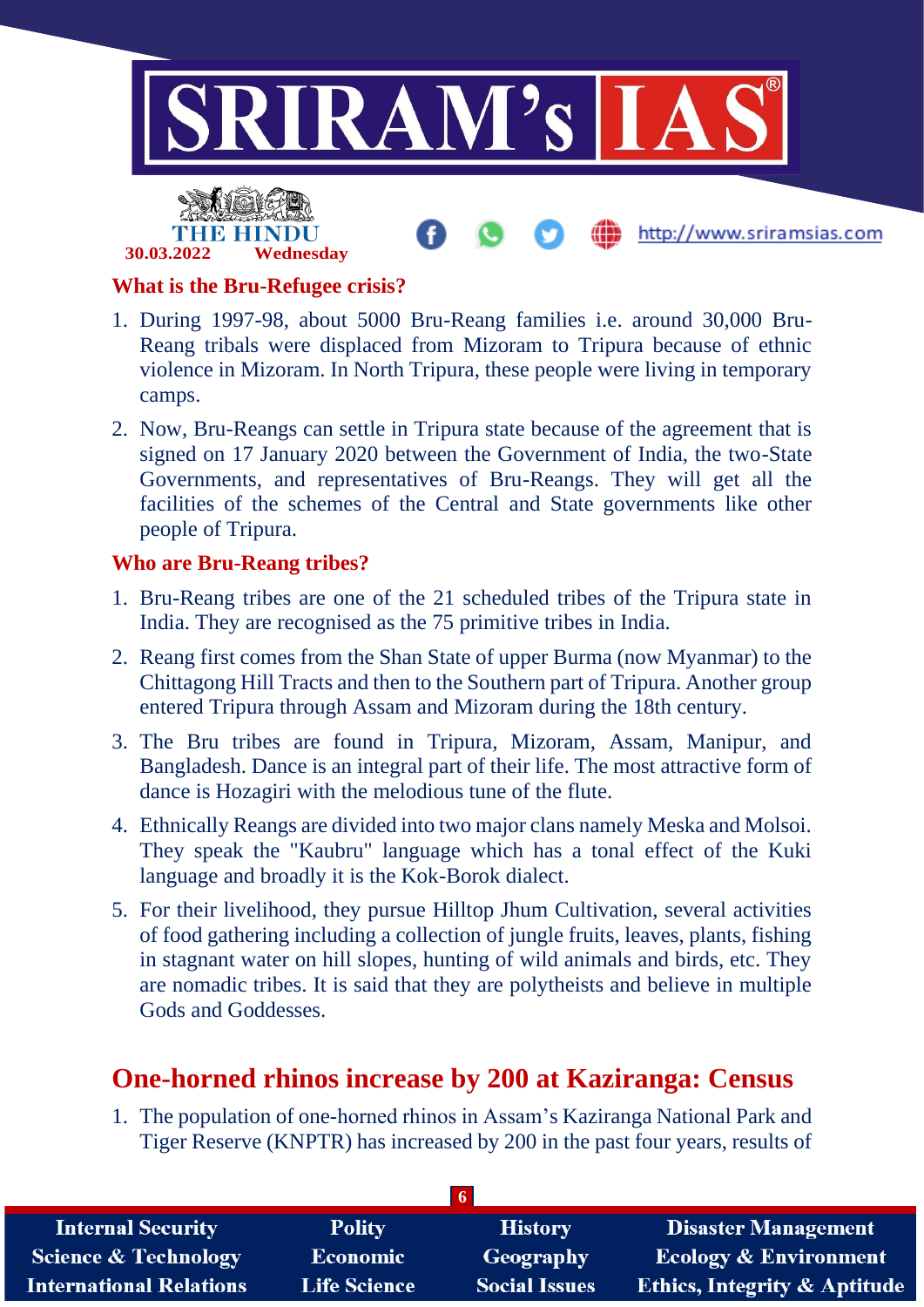

the latest census revealed, highlighting the success in combating poaching of the mammals whose horns are used in Chinese medicine.

2. As per the census conducted in March 2022, the count at KNPTR, which is the world's largest habitat for the endangered onehorned rhinos. stood at 2,613. In the last census, carried out in 2018, the national park recorded a rhino population of 2,413.

**30.03.2022 Wednesday**



- 3. The census revealed that Kaziranga has a healthy population of rhinos despite casualties due to natural deaths, floods and in-fighting. Reduction in poaching has benefitted the species.
- 4. Rhino censuses were carried out in other national parks and wildlife sanctuaries in the state. Orang national park recorded an increase of 24 rhinos from 101 in 2018 to 125 now while in Pobitora wildlife sanctuary, the figure went up by 5 — from 102 in 2018 to 107 in 2022. A census of rhinos in Manas national park will begin in April.

## **Sariska fire grows, officials on alert for 3 tigers, 2 cubs**

| <b>Internal Security</b>       | <b>Polity</b>       | <b>History</b>       | <b>Disaster Management</b>              |
|--------------------------------|---------------------|----------------------|-----------------------------------------|
| Science & Technology           | Economic            | <b>Geography</b>     | <b>Ecology &amp; Environment</b>        |
| <b>International Relations</b> | <b>Life Science</b> | <b>Social Issues</b> | <b>Ethics, Integrity &amp; Aptitude</b> |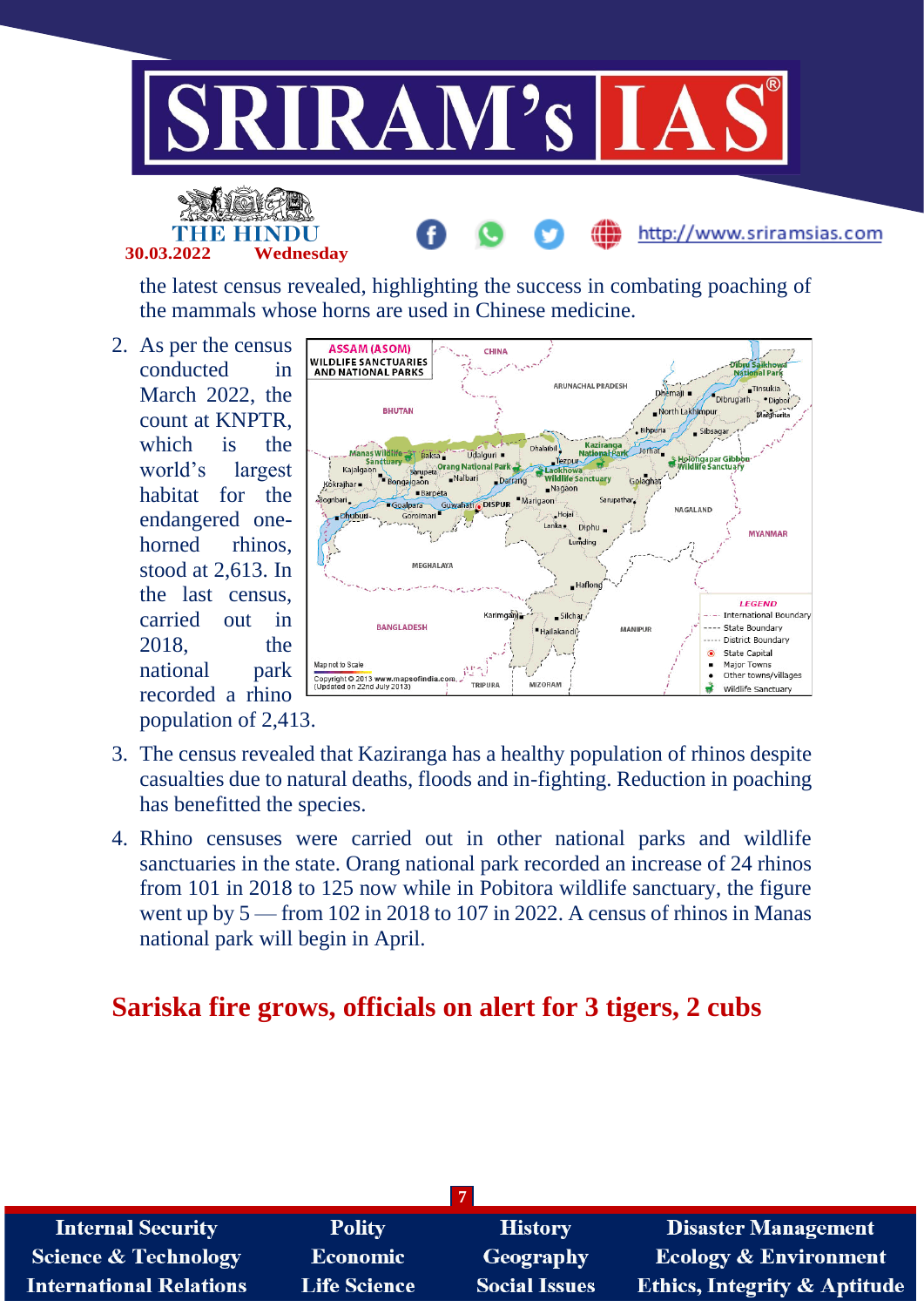

TH IN **30.03.2022 Wednesday**

1. Military helicopters were pressed into service after a wildfire in the Sariska Tiger Reserve. The reserve situated in Rajasthan has 27 tigers.

2. According to the Forest Survey of India, a total of all 211 major forest fires have been reported across India with, the most reported



http://www.sriramsias.com

from Madhya Pradesh, followed by Odisha, Chhattisgarh and Jharkhand.

| $\overline{\mathbf{8}}$         |                     |                      |                                         |
|---------------------------------|---------------------|----------------------|-----------------------------------------|
| <b>Internal Security</b>        | <b>Polity</b>       | <b>History</b>       | <b>Disaster Management</b>              |
| <b>Science &amp; Technology</b> | Economic            | <b>Geography</b>     | <b>Ecology &amp; Environment</b>        |
| <b>International Relations</b>  | <b>Life Science</b> | <b>Social Issues</b> | <b>Ethics, Integrity &amp; Aptitude</b> |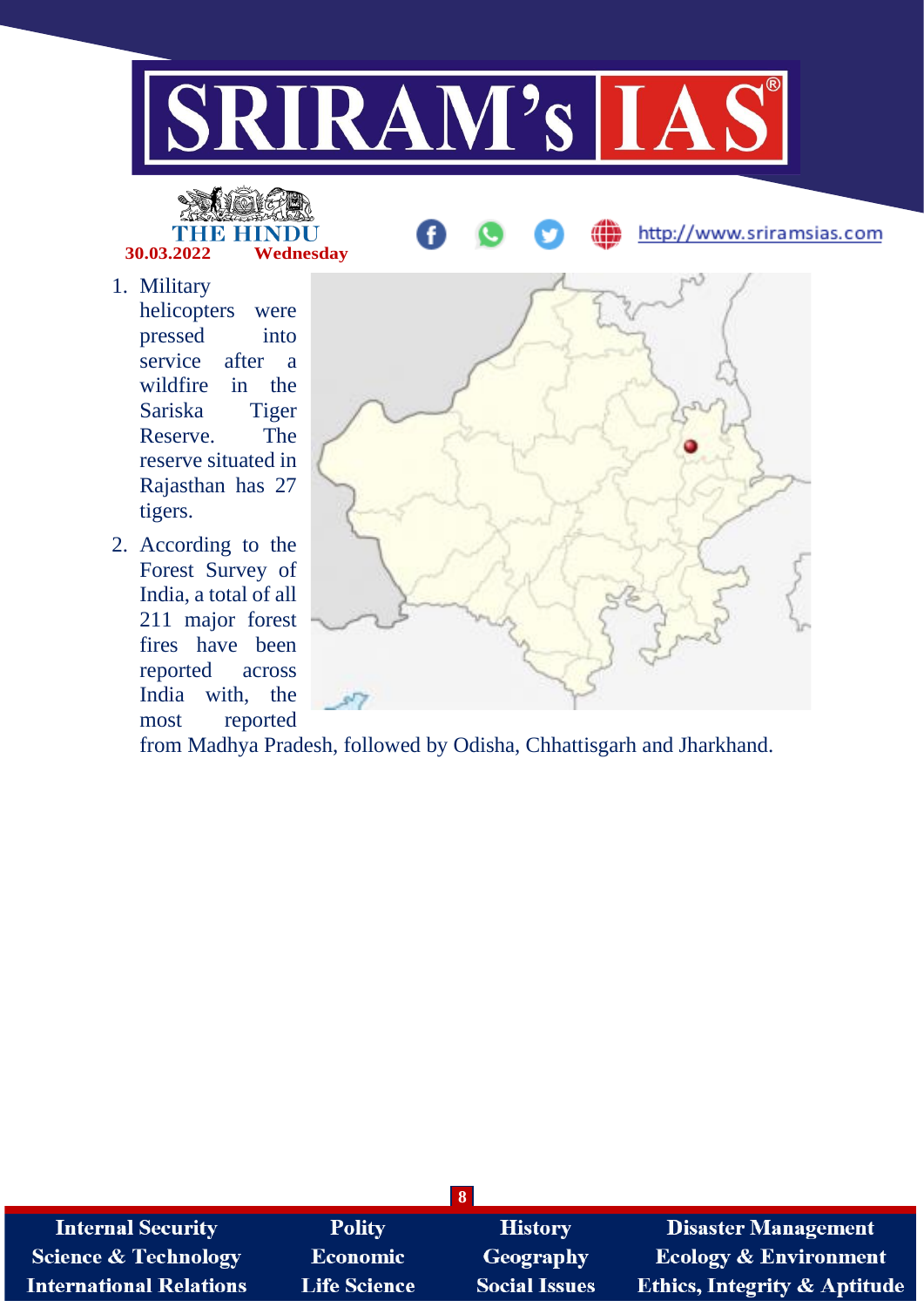

**30.03.2022 Wednesday**

http://www.sriramsias.com

# **Guj asks Centre to halt Narmada river linking project amid protests**

- 1. Gujarat has asked the central government to put on hold the project connecting the Par, Tapi and Narmada rivers as the state government does not want to displace tribal people from their ancestral land.
- 2. Residents of the region have been protesting the project since 2010 when it was first proposed. The latest agitation started in early March after Union finance minister Nirmala Sitharaman announced the Par-Tapi-Narmada (PTN) project, among other riverlinking programmes, in her budget speech.
- 3. The PTN link envisages the transfer of surplus flows from the west-flowing Par, Auranga, Ambika, and Purna rivers between the



Par and Tapi basins to water-scarce regions in Saurashtra and Kutch, and the Narmada, Chhota Udepur and Panchmahal districts in South Gujarat.

4. The PTN link involves the construction of six dams: one on the Jheri reservoir across the Par in Nashik, two in Valsad's Dharampur, and three in Dang's Ahwa.

| <b>Internal Security</b>        | <b>Polity</b>       | <b>History</b>       | <b>Disaster Management</b>              |  |
|---------------------------------|---------------------|----------------------|-----------------------------------------|--|
| <b>Science &amp; Technology</b> | Economic            | Geography            | <b>Ecology &amp; Environment</b>        |  |
| <b>International Relations</b>  | <b>Life Science</b> | <b>Social Issues</b> | <b>Ethics, Integrity &amp; Aptitude</b> |  |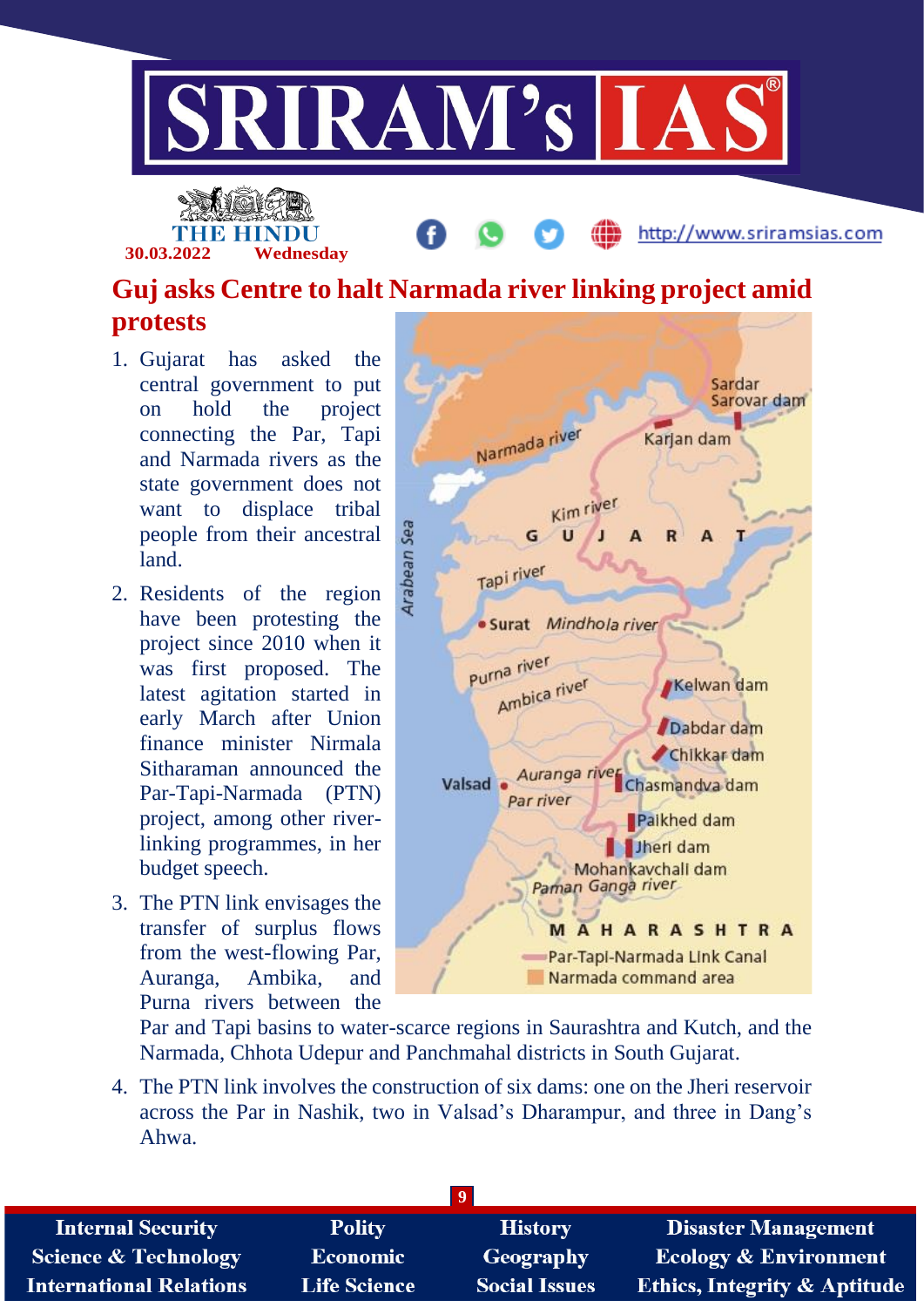

# THE HINDU **30.03.2022 Wednesday**

5. The project mainly covers areas in southern Gujarat, but it also covers part of Maharashtra, north of Mumbai on the Western Ghats

#### **The basins of the links: The Damanganga-Pinjal (DP) link**

The DP link proposes to tunnel unutilised water from the Bhugad (in Gujarat's Valsad district) and Khargihill (in Maharashtra's Palghar district) reservoirs in the Damanganga basin to Mumbai via the Pinjal river in the Vaitarna basin. Estimated to cost Rs 2,800 crore, it involves the construction of two dams — in Valsad's Kaprada and Palghar's Jawahar — and three gravity-based tunnel links.



http://www.sriramsias.com



| <b>10</b>                       |                     |                      |                                         |
|---------------------------------|---------------------|----------------------|-----------------------------------------|
| <b>Internal Security</b>        | <b>Polity</b>       | <b>History</b>       | <b>Disaster Management</b>              |
| <b>Science &amp; Technology</b> | <b>Economic</b>     | <b>Geography</b>     | <b>Ecology &amp; Environment</b>        |
| <b>International Relations</b>  | <b>Life Science</b> | <b>Social Issues</b> | <b>Ethics, Integrity &amp; Aptitude</b> |
|                                 |                     |                      |                                         |